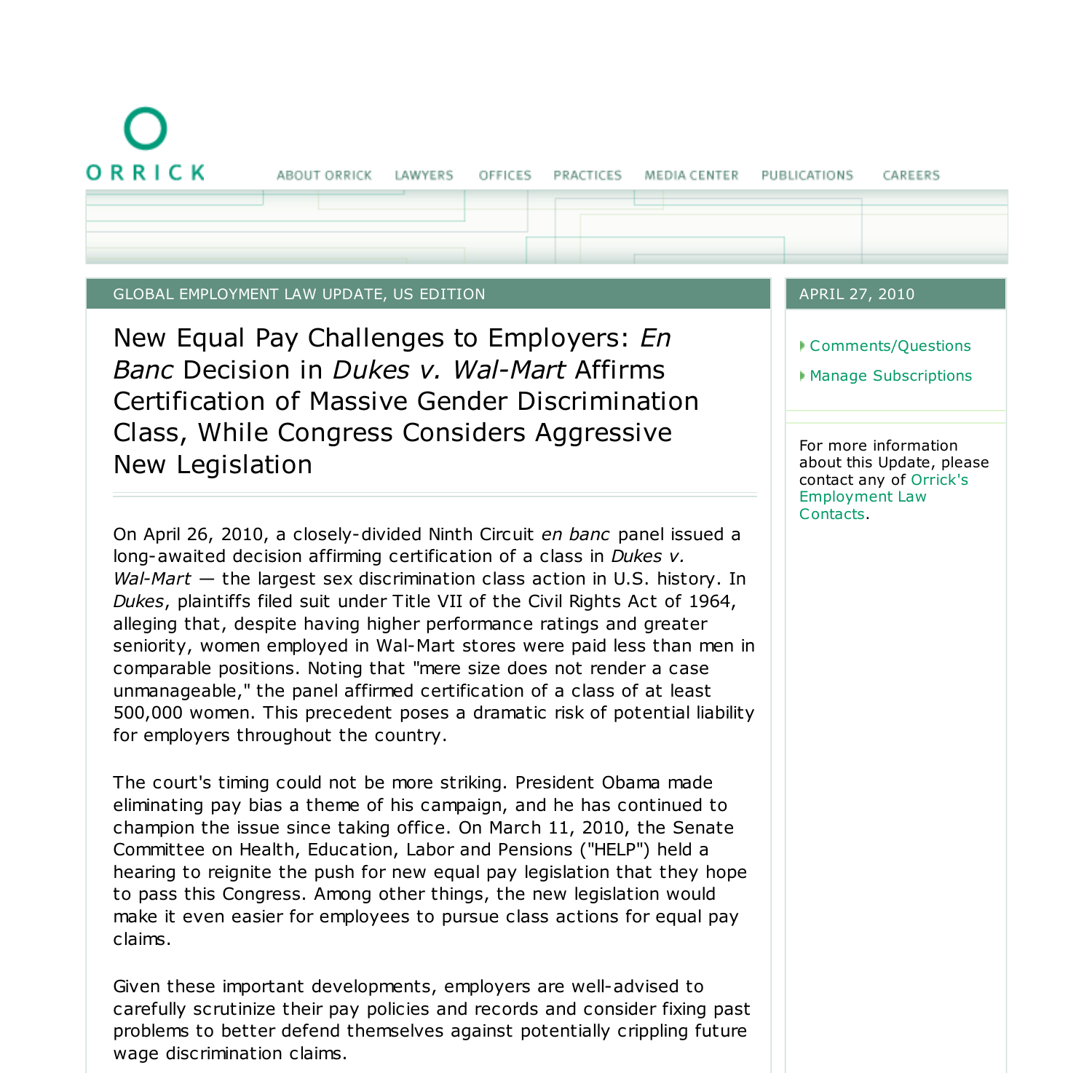- The Ninth Circuit Affirms Certification of a Massive Gender Discrimination Class
- New and Proposed Equal Pay Legislation Magnifies the Impact of Dukes
- Implications for Employers
- The Orrick Team

# **The Ninth Circuit Affirms Certification of a Massive Gender Discrimination Class**

## *Background*

In 2004, the *Dukes* plaintiffs filed suit under Title VII on behalf of what has become a diverse putative class of roughly 1.5 million women, including both salaried and hourly employees in various positions who are or were employed at one or more of Wal-Mart's 3,400 stores across the country. They allege that Wal-Mart's centralized structure facilitates gender discrimination throughout Wal-Mart stores in a way that impacts all women who work or have worked at Wal-Mart. The district court found that adjudicating the case as a class action (rather than through individual suits) is appropriate because plaintiffs presented: (1) facts reflecting a common practice of decentralized, subjective decision-making; (2) expert opinions suggesting a culture of gender stereotyping; (3) statistical evidence of universal pay disparities attributable to gender discrimination; and (4) anecdotal evidence from putative class members of management's discriminatory attitudes. Despite Wal-Mart's vigorous challenge to such a massive class, the district court held that the employees' equal pay claims could be manageable on a class-wide basis because individuals who were paid less for comparable work could be identified by objective criteria through the use of computer software and would not require an individualized inquiry.

# *The Ninth Circuit Paves the Way for a 500,000+ Woman Class*

A slim 6- judge majority of the 11-member *en banc* panel agreed with the district court and voted to affirm certification of a class under Federal Rule 23(b)(2). The employees' "factual evidence, expert opinions, statistical evidence, and anecdotal evidence" were sufficient to "raise the common question whether Wal-Mart's female employees nationwide were subjected to a single set of [discriminatory] corporate policies (not merely a number of independent discriminatory acts)." The panel chose not to opine on the district court's particular plan for managing

such a huge class. However, it noted that there are a "range of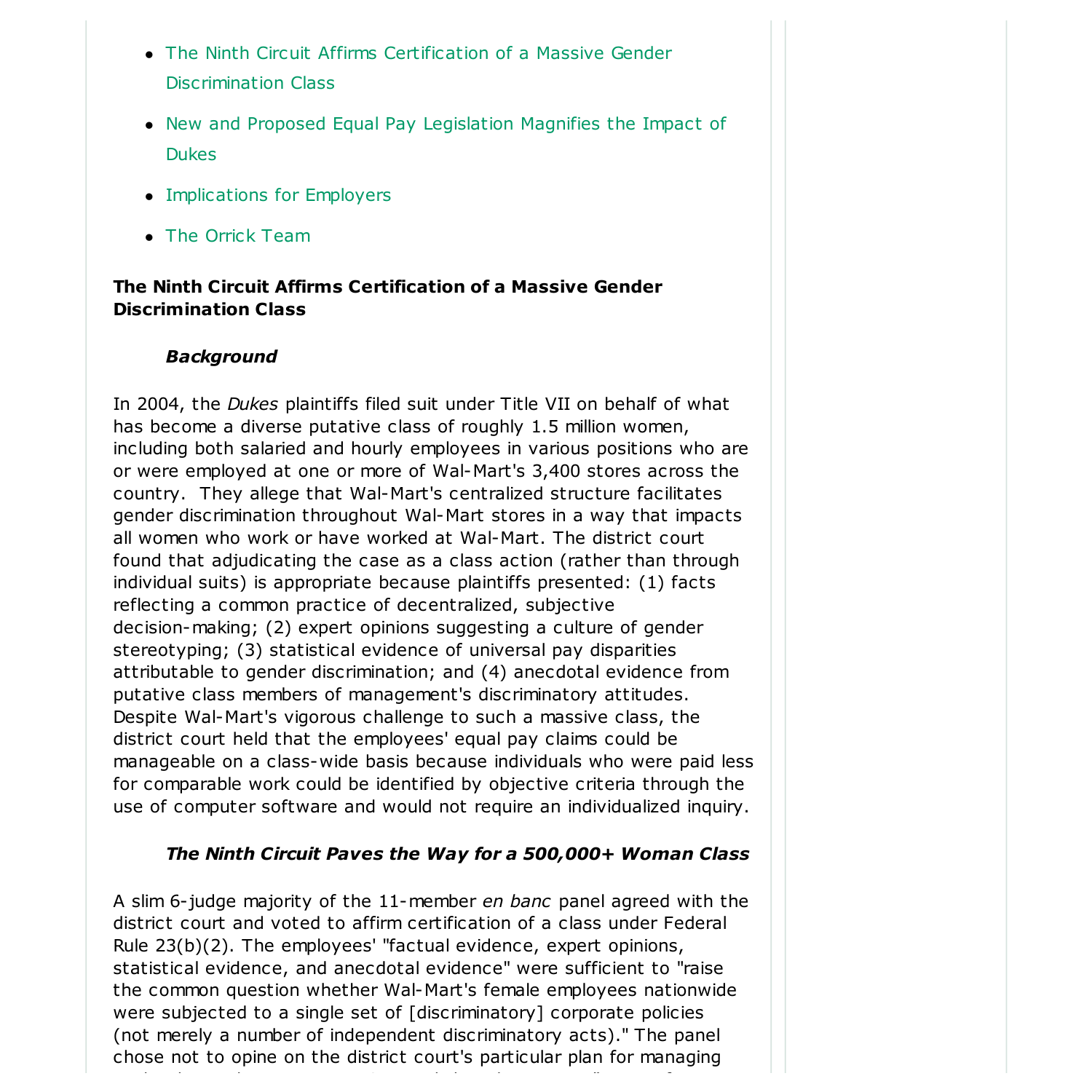such a huge class. However, it noted that there are a "range of possibilities" – including the one offered by the district court – that would allow the action to be manageable and fair, citing to one case in which a randomly-selected statistical sampling was used. *Dukes* demonstrates that courts may accept objective criteria such as job descriptions and pay grades as common proof of an employer's practice or policy of discrimination. Similarly, computer software can potentially identify employees and pay disparities quickly and assess damages on a classwide basis.

While the *en banc* panel limited the class to current employees' claims for injunctive relief, declaratory relief and back pay, it recognized that the class is still about 500,000 women strong. Further, it did not reject the possibility of additional classes. Rather, it remanded to the district court to determine whether to certify an additional class or classes involving punitive damages or claims of former employees.

## **New and Proposed Equal Pay Legislation Magnifies the Impact of** *Dukes*

Employers should continue to monitor *Dukes* closely, as it foreshadows the types of class actions that will appear more frequently, particularly if Congress continues to pass new aggressive equal pay laws.

In January 2009, President Obama and the new House majority swiftly approved a sweeping bill on pay bias that not only overturned the Supreme Court's 2007 decision in *Ledbetter v. Goodyear Tire & Rubber Co.*, but also dramatically changed and expanded equal pay law. Most notably, the Lilly Ledbetter Fair Pay Act ("Ledbetter Act"):

1. Reset the statute of limitations for filing a wage claim to each time an employee receives a paycheck, allowing employees to bring wage claims years after the alleged discrimination initially occurred; and

2. Expanded the definition of an unlawful employment practice to not only include discreet "decisions" regarding compensation, but to include any "other practice" that affects an employee's compensation.

President Obama and various members of Congress have made clear that passing the Ledbetter Act was only the first step of their quest to crack down on employers and close the purported gender wage gap. They are now pushing legislation to modify the Equal Pay Act ("EPA") and close what they view as "loopholes" in existing laws and "barriers to effective enforcement." Indeed, the House's January 2009 Ledbetter Act bill also included the Paycheck Fairness Act ("PFA"), which the Senate detached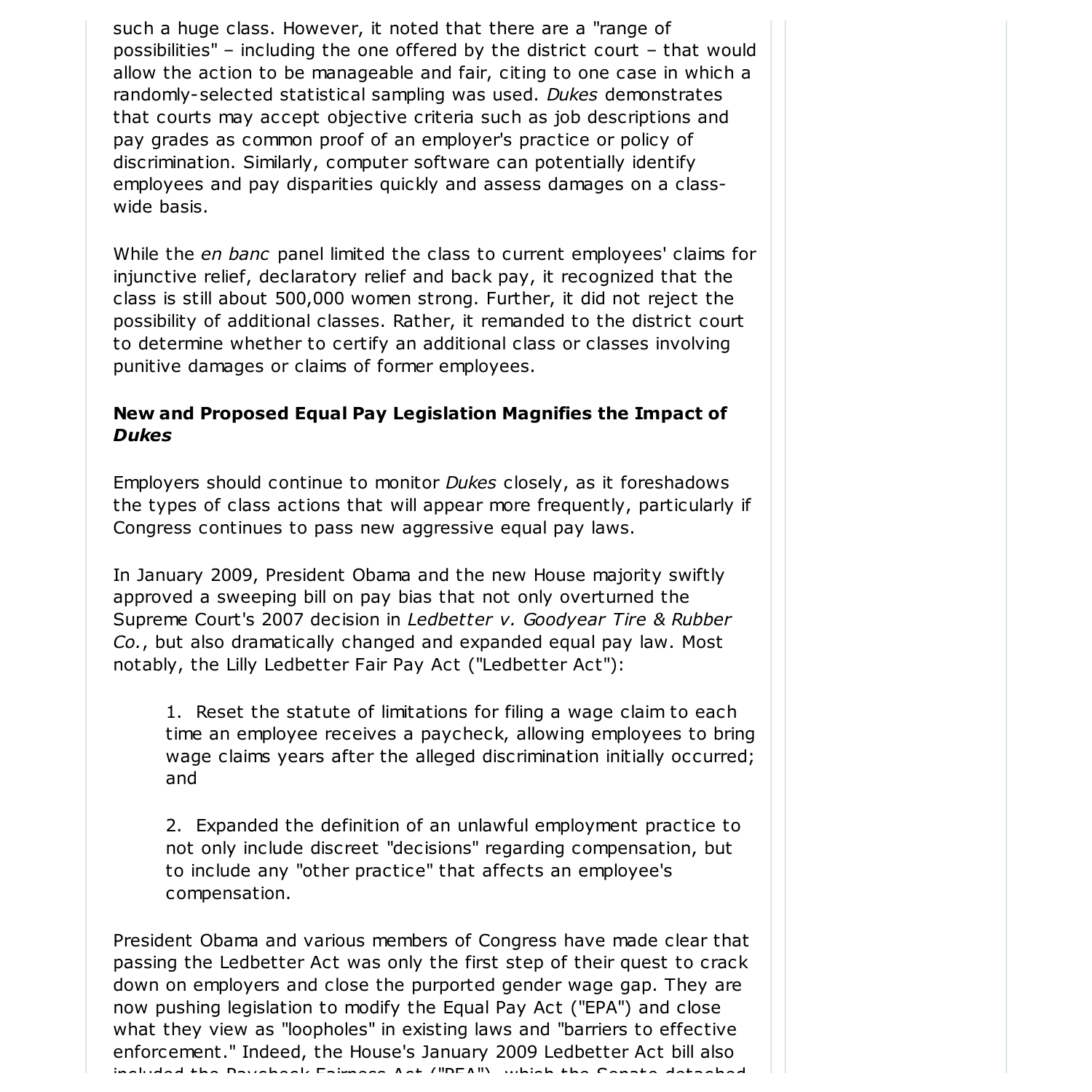included the Paycheck Fairness Act ("PFA"), which the Senate detached and decided to consider at a later date. On March 11, 2010, the Senate HELP Committee held a hearing on the PFA to further their goal of passing additional equal pay legislation during this Congress.

The PFA would materially alter the EPA by:

- Limiting the affirmative defenses currently available to employers;
- Enhancing employees' ability to seek un-capped compensatory and punitive damages; and
- Making it easier to pursue class actions for equal pay claims.

Changes to the affirmative defenses are especially noteworthy. Under the current EPA, employers can defeat a pay discrimination claim by proving the pay decision was based on "any factor other than sex." The pending legislation would shift the burden to employers to prove that the factor other than sex: (1) is not based upon or derived from a sex-based differential in compensation; (2) is job-related with respect to the position in question; and (3) is consistent with business necessity. Furthermore, the new law would allow employees to rebut the defense by showing that the employer would have been able, but refused to, adopt an alternative practice that would serve the same purpose without producing the same result. The new law would create huge obstacles for employers in establishing a "factor other than sex" defense.

The proposed legislation would create even greater risk for employers in the class action context, as it would change the EPA to mirror Title VII and allow for "opt-out" class actions. In other words, class members would be included in the class unless they specifically excluded themselves. The current EPA allows for collective actions only where class members affirmatively opt in through written consent. The change, coupled with the *Dukes* decision, would greatly increase the number of employees participating in equal pay class actions and would undoubtedly embolden plaintiffs' attorneys to file more cases.

While the March 11 Senate HELP Committee hearing was dedicated to the PFA, most of the participants present also discussed a more aggressive equal pay bill – the Fair Pay Act of 2009 ("FPA"). The FPA would go further than the PFA by requiring employers to provide equal pay for men and women not only in the same jobs, but also "comparable" jobs – *i.e.*, those that "may be dissimilar, but whose requirements are equivalent, when viewed as a composite of skills, effort, responsibility, and working conditions." This change in the degree of similarity required by courts would make it dramatically easier for women to sue their employers for gender pay discrimination and could potentially make class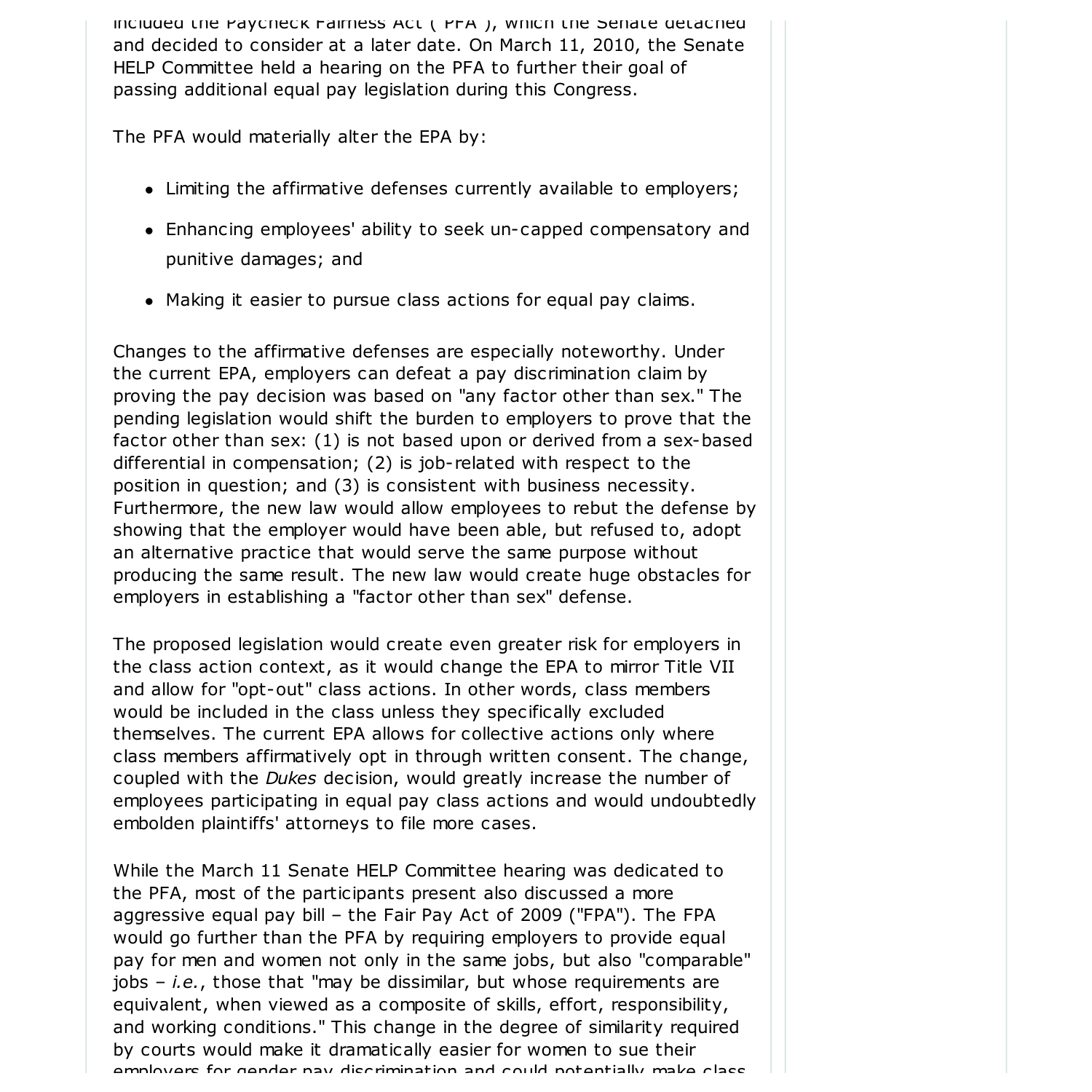employers for gender pay discrimination and could potentially make class sizes even larger.

## **Implications for Employers**

Though the health care debate sidelined President Obama and the Democratic-controlled Congress in 2009, employers should expect to see great strides made to change the EPA in 2010. The *Dukes* decision and the Ledbetter Act, coupled with the passage of either the PFA or the FPA, would pave the way for a flood of equal pay claims that would be dramatically more challenging and expensive for employers to defend. Even innocent employers would be vulnerable, since many of those faced with gender discrimination suits would feel pressured to settle after weighing the possibility of a massive certified class and excessive damage awards against their slimmer chance of success under the new statutory framework. This would be particularly unfortunate given that several independent studies suggest that the gender wage gap is not due to any employer bias, but due to societal and other "unexplained" factors. So, while closing the wage gap is undoubtedly important, Congress may be misdirecting a massive statutory remedy to undeserving employers. It is therefore important for all employers to assess compensation policies and current pay decisions and take reasonable steps to identify any areas of potential disparity.

### **The Orrick Team**

Orrick's Global Employment Law Group deals regularly with pay and discrimination issues. We offer practical advice and expertise to help our clients choose the best options for meeting their legal obligations in this changing area of the law, including:

- Advising on audits
- Reviewing pay and related policies
- Creating training materials for HR, legal and decision-makers
- Advising on data retention policies.

For more information please contact any member of our Global Employment Law Group.

Permission is granted to make and redistribute, without charge, copies of this entire document provided that such copies are complete and unaltered and identify Orrick as the author. All other rights reserved.